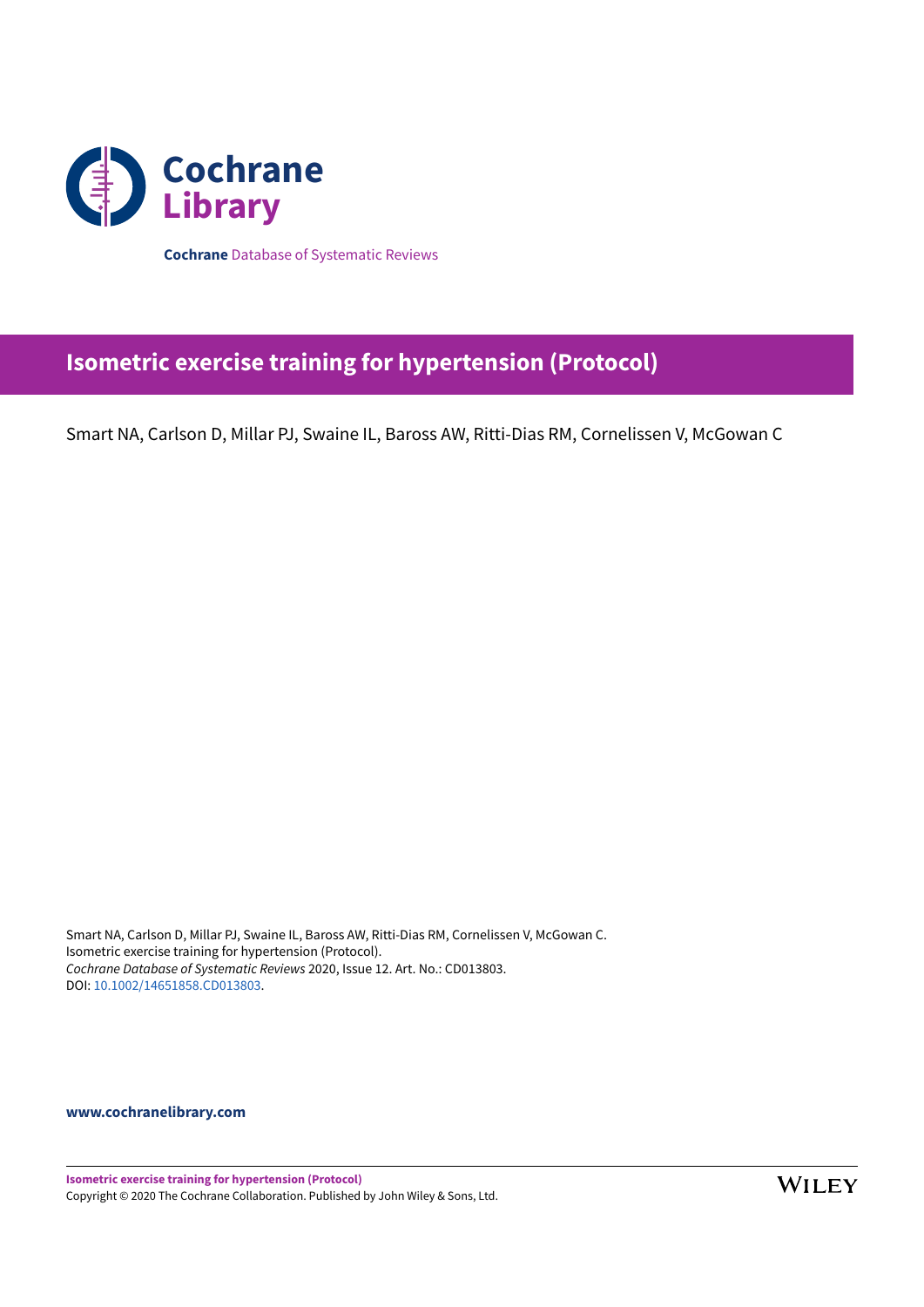

Trusted evidence.<br>Informed decisions.<br>Better health.

# TABLE OF CONTENTS

| HEADER             |   |
|--------------------|---|
| ABSTRACT           |   |
| <b>BACKGROUND</b>  |   |
| <b>OBJECTIVES</b>  |   |
| METHODS            |   |
|                    |   |
|                    | 6 |
| <b>APPENDICES</b>  |   |
| <b>HISTORY</b>     | 8 |
|                    |   |
|                    |   |
| SOURCES OF SUPPORT |   |
|                    |   |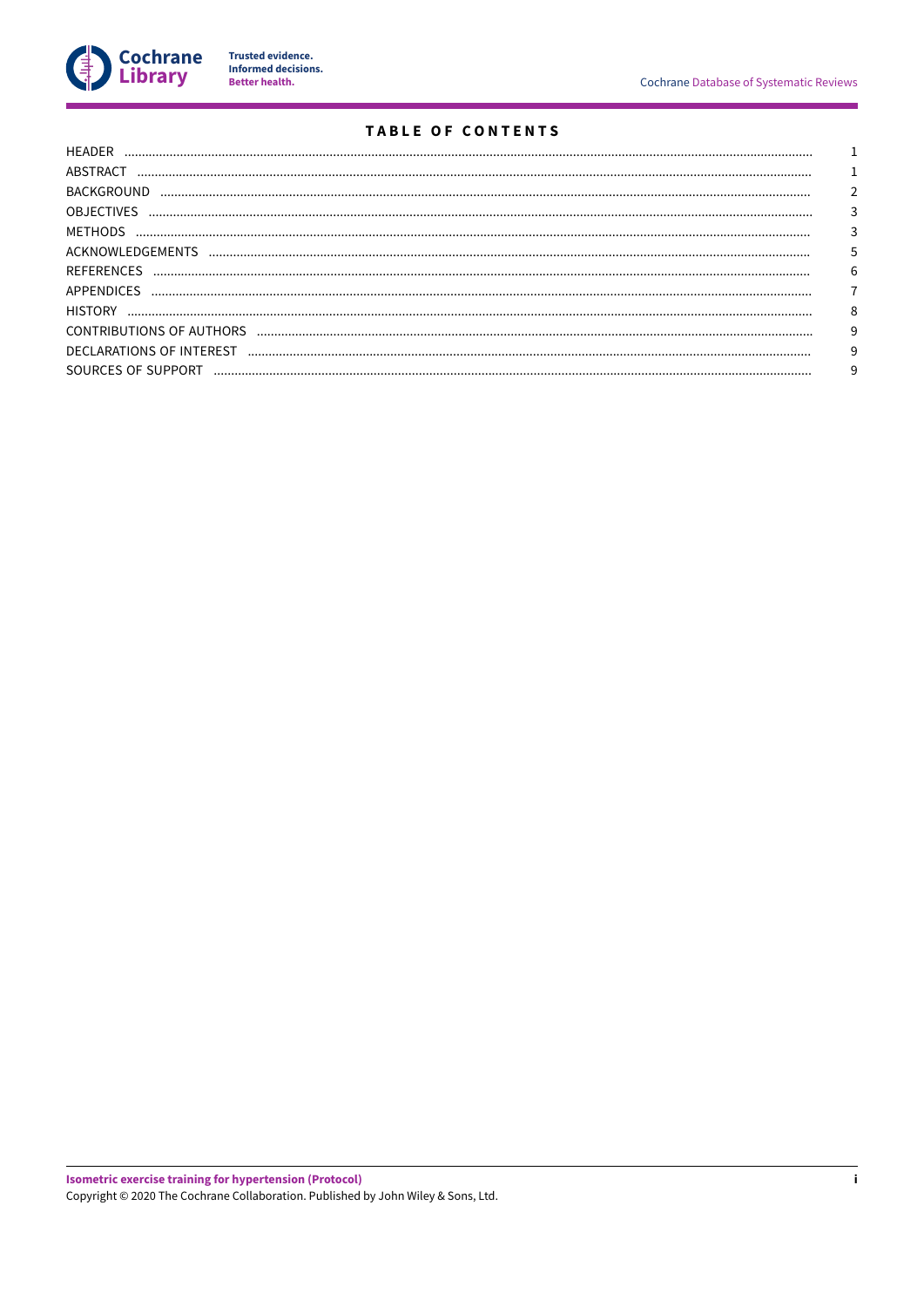

# <span id="page-2-0"></span>**[Intervention Protocol]**

# **Isometric exercise training for hypertension**

Neil A Smart<sup>1</sup>, Debra Carlson<sup>2</sup>, Philip J Millar<sup>3</sup>, Ian L Swaine<sup>4</sup>, Anthony W Baross<sup>5</sup>, Raphael M Ritti-Dias<sup>6</sup>, Véronique Cornelissen<sup>7</sup>, Cheri McGowan<sup>8</sup>

<sup>1</sup>Exercise Physiology Unit, University of New England, Armidale, Australia. <sup>2</sup>School of Health, Medical and Applied Sciences, CQ University, North Rockhampton, Australia. <sup>3</sup>Human Health and Nutritional Sciences, University of Guelph, Guelph, Canada. 4Department of Life and Sports Sciences, University of Greenwich, Chatham, UK. <sup>5</sup>Department of Sport and Exercise Science, University of Northampton, Northampton, UK. <sup>6</sup>Ciências da Reabilitação, Universidade Nove de Julho, São Paulo, Brazil. <sup>7</sup>Department of Rehabilitation Sciences, KU Leuven, Leuven, Belgium. <sup>8</sup>Department of Kinesiology, University of Windsor, Windsor, Canada

**Contact address:** Neil A Smart, [nsmart2@une.edu.au,](mailto:nsmart2@une.edu.au) [n\\_smart@hotmail.com](mailto:n_smart@hotmail.com).

**Editorial group:** Cochrane Hypertension Group. **Publication status and date:** New, published in Issue 12, 2020.

**Citation:** Smart NA, Carlson D, Millar PJ, Swaine IL, Baross AW, Ritti-Dias RM, Cornelissen V, McGowan C. Isometric exercise training for hypertension (Protocol). *Cochrane Database of Systematic Reviews* 2020, Issue 12. Art. No.: CD013803. DOI: [10.1002/14651858.CD013803.](https://doi.org/10.1002%2F14651858.CD013803)

Copyright © 2020 The Cochrane Collaboration. Published by John Wiley & Sons, Ltd.

# **A B S T R A C T**

#### <span id="page-2-1"></span>**Objectives**

This is a protocol for a Cochrane Review (intervention). The objectives are as follows:

We will aim to conduct a systematic review and meta-analysis quantifying the effects of IRT on systolic, diastolic, mean arterial and 24hour ambulatory blood pressure. We will also quantify changes in heart rate and heart rate variability, and will attempt to determine which patient demographics and exercise program characteristics are associated with the largest blood pressure changes.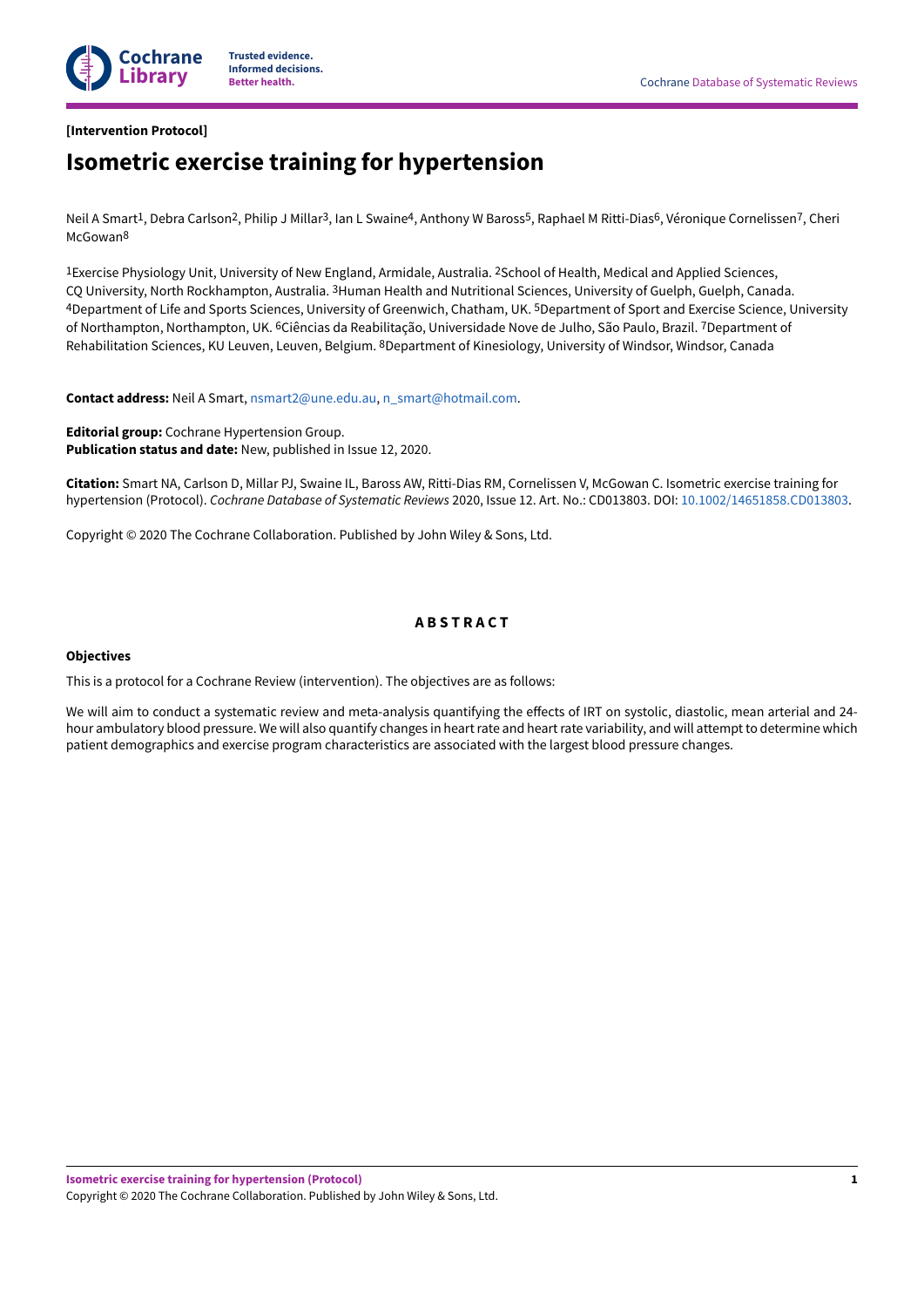

# <span id="page-3-0"></span>**B A C K G R O U N D**

In light of the global prevalence of hypertension ([Heidenreich](#page-7-1) [2011](#page-7-1); [Poulter](#page-8-1) 2015) the associated economic health care costs are significant. Additionally, although anti-hypertensive medications generally have minimal side-effects, they are historically only efficacious in controlling blood pressure in 20-50% of patients, due to poor effectiveness and adherence ([Hajjar 2003](#page-7-2); [Burnier](#page-7-3) [2019](#page-7-3)). Both European and North American treatment guidelines for primary and secondary prevention of hypertension recommend non-pharmacological lifestyle modifications as the first line of therapy, including increasing the levels of physical activity performed by patients [\(Heidenreich](#page-7-1) 2011; [Cornelissen 2013a\)](#page-7-4). There is evidence from meta-analyses of more than 100 randomised controlled trials (RCTs) that 150 minutes weekly of physical activity offers an alternative intervention that may be used to complement anti-hypertensive medication [\(James 2014\)](#page-8-2). However, the optimal prescription of exercise training remains unclear.

Dynamic aerobic endurance activity is still the preferred exercise modality for blood pressure management [\(Whelton](#page-8-3) 2018). However, patient compliance with this type of intervention is often sub-optimal [\(Pescatello](#page-8-4) 2004). Isometric resistance training (IRT) involves sustained muscular contraction against an immovable load or resistance, with no change (or minimal change) in the length of the involved muscle group. One important factor that may impact the efficacy of exercise in lowering blood pressure is the type of exercise performed. Analyses suggest that isometric resistance training may elicit blood pressure reductions greater than those seen with dynamic aerobic and resistance exercise [\(Pescatello](#page-8-4) 2004; [Mosca](#page-8-5) 2011; [Cornelissen 2013b](#page-7-5); [Smart 2019\)](#page-8-6) but with much less time-investment from patients (approximately 20 minutes per week, rather than two to three hours per week).

# **Description of the condition**

Hypertension or high blood pressure is a chronic medical condition in which a person exhibits persistently elevated arterial blood pressure. Often a person is unaware they have high blood pressure, as there are usually no symptoms. Long-term (chronic) high blood pressure, however, is a major risk factor for heart disease, stroke, kidney disease and many other cardiovascular complications [\(Hajjar 2003](#page-7-2)).

High blood pressure is classified as either essential (primary), where the cause is uncertain, or secondary, where it is likely the cause is related to a related condition e.g. being overweight. About 90% to 95% of cases are primary [\(Ferdinand](#page-7-6) 2017). Lifestyle factors that increase the risk of hypertension include physical inactivity, excess dietary salt, being overweight or obese, smoking, and alcohol consumption [\(Whelton](#page-8-3) 2018). The remaining 5% to 10% of cases are categorised as secondary high blood pressure, defined as high blood pressure due to an identifiable cause, such as chronic kidney disease, narrowing of the renal arteries, endocrine disorders, or the use of contraceptive medication [\(Charles 2017](#page-7-7)).

Blood pressure is expressed by two measurements, the systolic and the diastolic pressures. These are the maximum and minimum pressures, taken at the moment the heart beats and taken inbetween heartbeats, respectively. Normal blood pressure at rest is within the range of 100 to140 millimetres of mercury (mmHg) systolic pressure and 60 to90 mmHg diastolic pressure. High blood pressure is present if the resting blood pressure is persistently

at or above 140/90 mmHg for most adults. Different numbers apply to children. Ambulatory blood pressure monitoring (ABPM) over a 24-hour period may be more accurate than office-based measurements, as people may exhibit anxiety when they see their doctor; a phenomenon referred to as 'white coat hypertension.' ABPM is now considered the 'gold standard' blood pressure measurement technique in some countries ([Head](#page-7-8) 2011).

# **Description of the intervention**

IRT involves sustained contraction against an immovable load or resistance with no change or minimal change in the length of the involved muscle group. It can be performed while seated, without changing clothing. and can be performed at any time of day. IRT has been most commonly delivered in the form of unilateral (one arm only) handgrip squeezing activity at 30% of one's maximum voluntary contraction (MVC) for four bouts of two minutes, with a three-minute rest in-between each squeezing bout. Three weekly IRT sessions are recommended. Historically, people with hypertension avoided IRT,due to concerns about hypertensive responses. However, recent work has demonstrated that hypertensive effects during IRT are not as extreme as once thought, and in fact, chronic anti-hypertensive effects have been observed following eight weeks exposure to IRT ([Carlson 2014\)](#page-7-9). IRT may reduce blood pressure by a similar magnitude to taking a single anti-hypertensive medication ([Wong 2014](#page-8-7)). The activity does not require much space, requires inexpensive equipment and elicits less physical stress than aerobic activity. The intervention is designed for people with hypertension. In contrast, the usual exercise prescription for treatment of hypertension would involve 30 minutes of aerobic exercise at moderate intensity, five times weekly ([ASCM 1993;](#page-7-10) [Brook](#page-7-11) 2013).

#### **How the intervention might work**

It is unclear how IRT reduces blood pressure. It is postulated that handgrip exercise either completely or partially occludes the brachial arterial, and upon cessation of squeezing, the returning blood flow causes a rebound flow-mediated dilatation (FMD) of the vessel. Progressive exposure to IRT may therefore enhance the vasodilatory response and in time may even increase the vessel diameter. In normotensive or pre-hypertensive participants the effect of IRT on blood pressure may be smaller due to a reduced potential for non-hypertensives to reduce their blood pressure. This assertion is based upon the principle of 'regression to the mean'.

#### **Why it is important to do this review**

Previous meta-analyses have examined the effectiveness of endurance training ([Cornelissen 2011a\)](#page-7-12), dynamic resistance training ([Cornelissen 2011b](#page-7-13)) and isometric resistance training in lowering resting blood pressure [\(Inder 2016](#page-8-8)). The findings showed that isometric resistance exercise does lower blood pressure [\(McGowan](#page-8-9) 2006). However, the sample sizes of the trials involving isometric resistance training have generally been small. Recently, several IRT trials have been published [\(Pagonas](#page-8-10) 2017; [Farah](#page-7-14) 2018; [Goessler 2018;](#page-7-15) Silva [2018\)](#page-8-11). It is necessary to update the analysis of data from RCTs, controlled clinical trials and crossover trials. Global data suggest hypertension is prevalent, leading to 9.4 million deaths annually [\(Poulter](#page-8-1) 2015).

**Isometric exercise training for hypertension (Protocol)**

Copyright © 2020 The Cochrane Collaboration. Published by John Wiley & Sons, Ltd.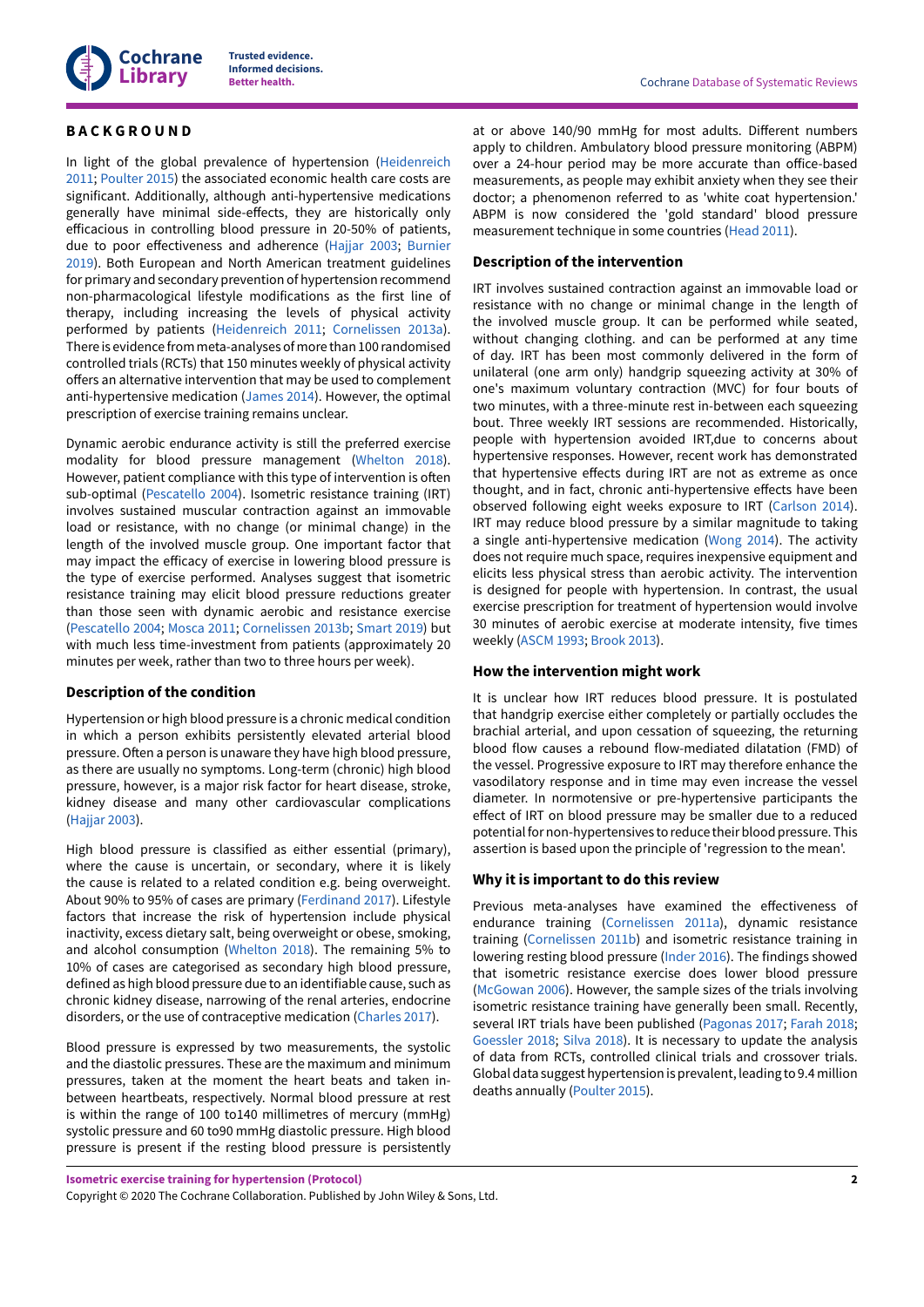

# <span id="page-4-0"></span>**O B J E C T I V E S**

We will aim to conduct a systematic review and meta-analysis quantifying the effects of IRT on systolic, diastolic, mean arterial and 24-hour ambulatory blood pressure. We will also quantify changes in heart rate and heart rate variability, and will attempt to determine which patient demographics and exercise program characteristics are associated with the largest blood pressure changes.

# <span id="page-4-1"></span>**M E T H O D S**

# **Criteria for considering studies for this review**

#### **Types of studies**

We will include RCTs and cross-over studies comparing isometric resistance training with a sedentary or sham control group in adults.

#### **Types of participants**

We will consider studies where participants are persons age 18 years and older, diagnosed with essential hypertension, with resting blood pressure greater than 140/90 mmHg, measured by manual auscultation or automated cuff inflation.

#### **Types of interventions**

We will consider studies of IRT at  $> 10\%$  maximal voluntary contraction (MVC), versus non-IRT control or sham IRT at an intensity of 10% or less of MVC. The IRT should be delivered for a minimum of two weeks or six sessions.

# **Types of outcome measures**

Blood pressure (systolic and diastolic) is an outcome, but also an inclusion criteria, aswewill only consider hypertensive participants with blood pressure > 140 mmHg systolic or > 90 mmHg diastolic. We will consider studies that report outcome measures relating to resting and exercise. We will consider exercise response outcome measures that are considered markers of cardiovascular health.

#### *Primary outcomes*

- Change in blood pressure from baseline or after intervention
- Blood pressure: daytime, night time or 24-hour systolic, diastolic mean arterial pressure (measured by manual auscultation), 24 hour blood pressure (measured by automated 24-hour ambulatory monitoring)
- Adverse events

#### *Secondary outcomes*

- Changes in resting heart rate (measured by resting electrocardiogram (ECG) or other heart rate monitoring device, or manual palpation)
- Heart rate variability and cardiac autonomic modulation (both measured by Holter monitoring for 24 hours)

# **Search methods for identification of studies**

#### **Electronic searches**

The Cochrane Hypertension Information Specialist will search the following databases for published, unpublished, and ongoing studies:

**Better health.** Cochrane Database of Systematic Reviews

- the Cochrane Hypertension Specialised Register via the Cochrane Register of Studies (CRS-Web);
- the Cochrane Central Register of Controlled Trials (CENTRAL) via the Cochrane Register of Studies (CRS-Web);
- MEDLINE Ovid (from 1946 onwards), Epub Ahead of Print, In-Process & Other Non-Indexed Citations, Daily and Versions;
- Embase Ovid (from 1974 onwards);
- ClinicalTrials.gov [\(www.clinicaltrials.gov\)](http://www.clinicaltrials.gov); and
- World Health Organization International Clinical Trials Registry Platform (www.who.int/ictrp/).

The subject strategies for databases will be modelled on the search strategy designed for MEDLINE in [Appendix 1](#page-8-12). Where appropriate, these will be combined with subject strategy adaptations of the highly sensitive search strategy designed by Cochrane for identifying RCTs (as described in the *Cochrane Handbook for Systematic Reviews of Interventions* ([Higgins 2011\)](#page-8-13)).

#### **Searching other resources**

The Hypertension Information Specialist will search the Cochrane Hypertension Specialised Register segment (which includes searches of MEDLINE and Epistemonikos for systematic reviews) to retrieve published systematic reviews related to this review title, so that we can scan their reference lists to identify additional relevant trials. The Specialised Register also includes searches of CAB Abstracts & Global Health, CINAHL, ProQuest Dissertations & Theses, SPORTDiscus, and Web of Knowledge.

We will check the bibliographies of included studies and any relevant systematic reviews identified for further references to relevant trials. We will contact experts/organisations in the field to obtain additional information on relevant trials. We may contact original authors for clarification and further data if trial reports are unclear.

# **Data collection and analysis**

Two review authors (CM, VC) will independently assess all identified articles, and will consult a third review author (NS) to resolve any disagreements.

We will record information on outcome measures and archive these data in a database. We will record the following outcome measures; office and ambulatory systolic blood pressure (SBP), diastolic blood pressure (DBP), mean arterial pressure (MAP), heart rate (b.min-1) and heart rate variability (HRV). Where reported, we will not calculate MAP because of potential error in calculating prepost change in standard deviation.

# **Selection of studies**

We will exclude animal studies, review papers, acute exercise studies, and non-RCTs, except for crossover studies. We will exclude studies that do not report any of the desired outcome measures, or do not have a sedentary control, or sham, group. Where necessary, we will contact study authors to provide missing data or to clarify where data might have been duplicated in multiple publications. We will exclude studies with incomplete data or that report data from a study that we have already included.We will exclude studies using interventions other than solely isometric resistance training (e.g. combined with aerobic or dynamic resistance exercise).

**Isometric exercise training for hypertension (Protocol)**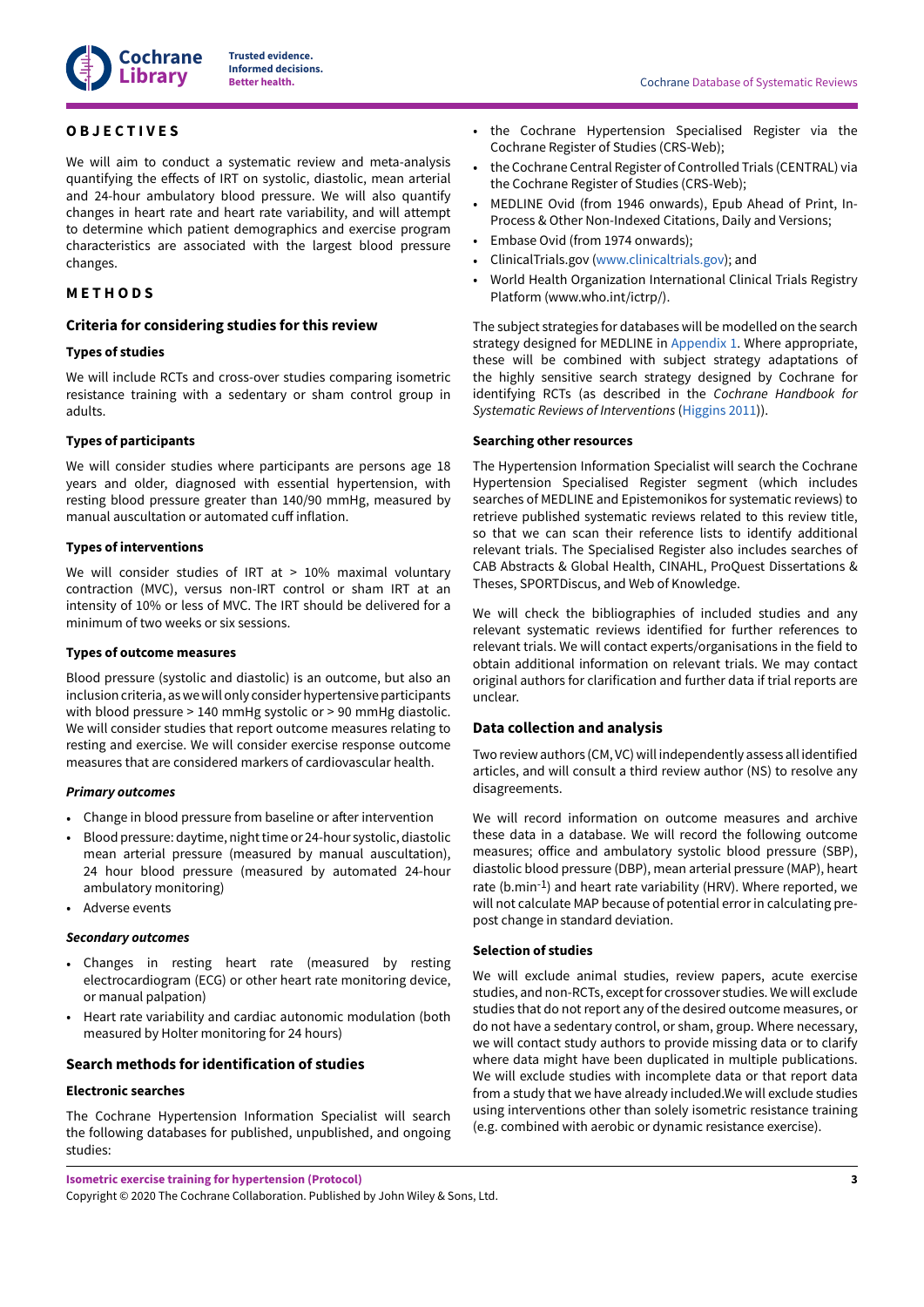

#### **Data extraction and management**

We will use a data collection form to collate data [\(Appendix 2\)](#page-9-1). We will conduct meta-analyses for continuous data by using the change in the mean and standard deviation (SD) of outcome measures. We will calculate change in the pre- versus postintervention mean by subtracting baseline values from postintervention values. Review authors DC and RR will extract the data, using an approved data extraction sheet and review author NS will resolve any disagreements. The same three authors will enter the data independently into two separate saved (offline) versions of RevMan 5 (Review [Manager](#page-8-14) 2014) so that comparisons can be made and discrepancies will enable identification of errors. In addition to the primary and secondary outcome data, we will extract the following baseline clinical data for IRT and control or sham groups: age, gender, body mass, body mass index, medication use, smoking status, co-morbid disease. All papers are likely to be English language, but we will seek an interpreter with sufficient scientific knowledge to translate the data for any non-English language papers. We will calculate change in the SD between preand post-intervention outcomes using RevMan 5 (Review [Manager](#page-8-14) [2014](#page-8-14)). We will use either 95% confidence interval (CI) data for pre-post intervention change for each group, or where this is unavailable, actual P values for pre-post intervention change for each group. If only the level of statistical significance is available, we will use precise P values (e.g. P = 0.034) or 95% CIs, where it is possible for us to obtain these from study authors. Where we are unable to obtain these data, we will use default P values (e.g. P < 0.05, which becomes  $P = 0.049$ ; and where P value is not significant becomes  $P = 0.05$ ).

#### **Assessment of risk of bias in included studies**

We will assess risk of bias using sections 8.9-8.15 of the *Cochrane Handbook for Systematic Reviews of Interventions,* using a narrative description ([Higgins 2011\)](#page-8-13). Two review authors will independently assess risk of bias for each study. We will resolve any disagreements by discussion or by involving another author. We will assess the risk of bias according to the following domains.

- Method of randomisation.
- Consideration of confounders.
- Selection of participants into the study.
- Classification of interventions.
- Deviations from intended interventions.
- Missing outcome data (i.e. level of drop out).
- Measurement of the outcome.
- Selection of the reported result.
- Baseline balance between both groups.
- Comparable care received by both groups (excluding the intervention).
- We will assess study quality and reporting using the validated TESTEX scale (maximum score = 15), which has specific criteria for exercise training studies ([Smart 2014\)](#page-8-15).

Selective outcome reporting which could overestimate the effects of an intervention will be identifed by cross checking included publications for stated outcomes and assess is any were unreported.We will also assess two further quality criteria: whether the study groups were balanced at baseline; and ifthe study groups received comparable care (apart from the exercise component of the intervention). We will assess these two further quality criteria as follows.

#### *Groups balanced at baseline*

- Low risk of bias: The characteristics of the participants in the intervention and control groups at baseline are reported to be comparable or can be judged to be comparable (e.g. baseline data reported in the study's Table 1) in terms of likely main prognostic factors.
- Unclear risk of bias: Whether the characteristics of the participants in the intervention and control groups are balanced at baseline is not reported, and reported information is inadequate to assess this (e.g. the study does not include a Table 1).
- High risk of bias: There is evidence of substantive imbalance in the baseline characteristics of the intervention and control groups with regard to likely major prognostic factors.

Groups received comparable treatment (except physical activity or exercise)

- Low risk of bias: Check that all additional or co-interventions were delivered equally across intervention and control groups.
- Unclear risk of bias: Information to assess whether cointerventions were delivered equally across groups was insufficient.
- High risk of bias: The co-interventions were not delivered equally across intervention and control groups.

We will grade each potential source of bias as high, low, or unclear and provide a quote from the study report together with a justification for our judgement in the 'Risk of bias' table. We will summarise the 'Risk of bias' judgements across different studies for each ofthe domains listed.Where information on risk of bias relates to unpublished data or correspondence with an author, we will note this in the 'Risk of bias' table. When analysing treatment effects, we will consider the risk of bias for the studies that contribute to that outcome.

#### **Measures of treatment effect**

We will complete meta-analyses for continuous data by using mean difference (MD), calculated from the change in the mean and SD of outcome measures. Although we do not anticipate analysis of any dichotomous data, as adverse events have not previously been reported, we will analyse dichotomous data as odds ratios (OR) or risk ratios (RR) with their 95% CIs.

# **Unit of analysis issues**

In accordance with Section 16.4 of the *Cochrane Handbook for Systematic Reviews of Interventions* ([Higgins 2011](#page-8-13)), we will aim to include data from both periods of any cross-over trials identified, assuming that there has been a wash-out period considered long enough to reduce carry-over, no irreversible events such as mortality have occurred, and appropriate statistical approaches have been used.

#### **Dealing with missing data**

We will contact investigators or study sponsors to verify key study characteristics and obtain missing numerical outcome data where possible (for example, when a study is identified as abstract-only).

**Isometric exercise training for hypertension (Protocol)**

Copyright © 2020 The Cochrane Collaboration. Published by John Wiley & Sons, Ltd.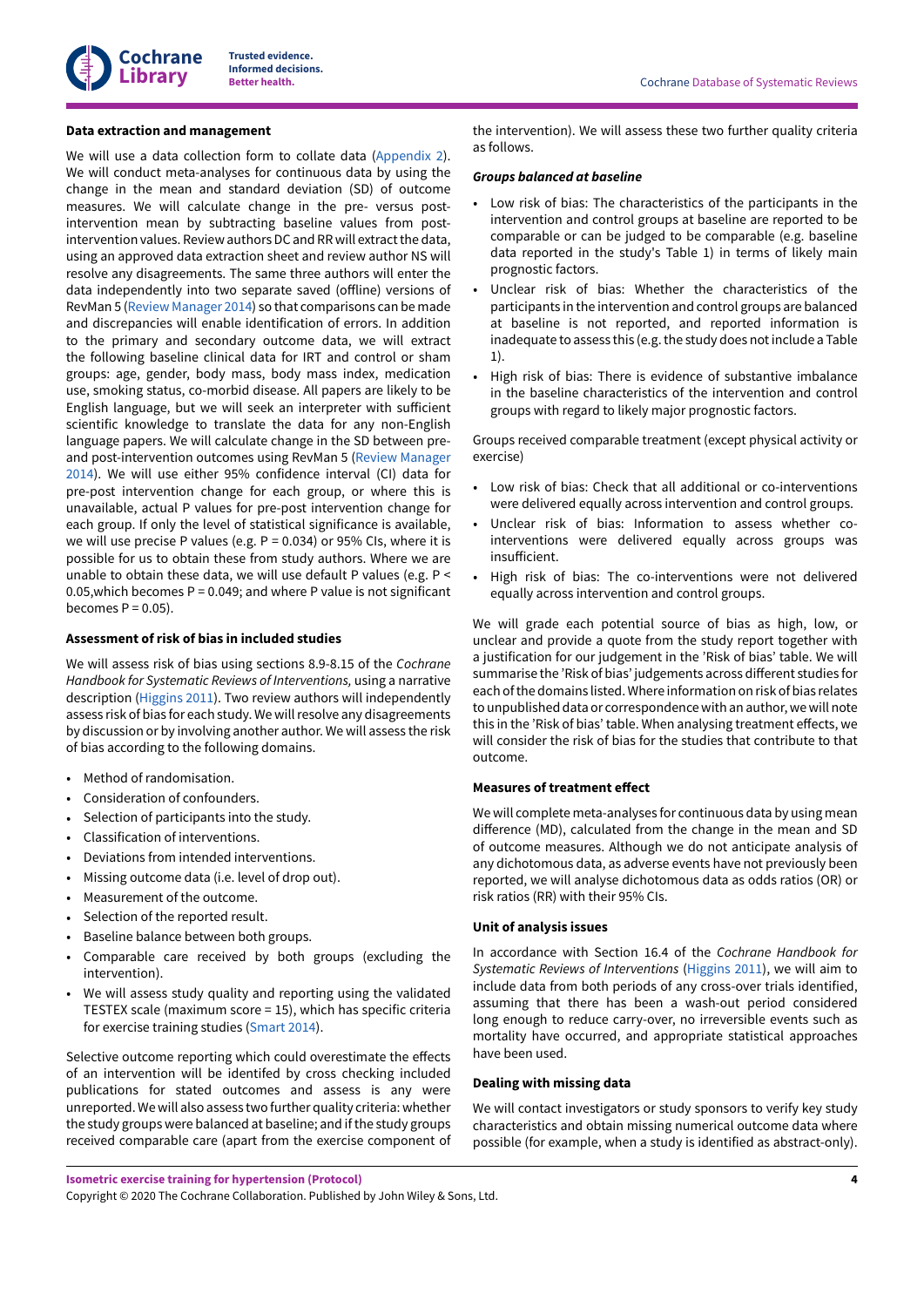Where this is not possible, and the missing data are thought to introduce serious bias, we will explore the impact of including such studies on the overall assessment ofresults by a sensitivity analysis.

#### **Assessment of heterogeneity**

**Cochrane Library**

We will assess heterogeneity using the Cochrane Q test as per sections 9.5 and 9.6 of the *Cochrane Handbook for Systematic Reviews of Interventions* ([Higgins 2011\)](#page-8-13), employing a randomeffects model.

# **Assessment of reporting biases**

If we are able to pool more than 10 trials, we will create and examine a funnel plot and use the Egger test to explore possible small study biases for the primary outcomes ([Egger](#page-7-16) 1997).

#### **Data synthesis**

We will undertake meta-analyses only where this is meaningful, i.e. if the treatments, participants and the underlying clinical question are similar enough for pooling to make sense. Continuous data will be analyzed using mean difference (MD), calculated from the change in the mean and SD of outcome measures. Dichotomous outcomes for each comparison will be expressed as ORs or RRs with 95% CIs. Continuous data will be expressed as MD with 95% CIs, or, where an outcome is measured and reported in more than one way, as standardised mean difference (SMD) with 95% CIs. We will enter data presented as a scale with a consistent direction of effect. Where appropriate, we will pool data from each study using a fixed-effect model, except where substantial heterogeneity exists. If there is substantial evidence of clinical heterogeneity or statistical heterogeneity (P value less than 0.10,  $I^2$  greater than 50%) associated with an effect estimate, we will apply a random-effects model, which provides a more conservative statistical comparison of the difference between intervention and control groups. This is because a CI around the effect estimate with a random-effects model is wider than a CI around the estimate obtained with a fixedeffect model. If a statistically significant difference is still present using the random-effects model, we will also report the fixed-effect pooled estimate and 95% CI because of the tendency of smaller trials, which are more susceptible to publication bias, to be over-weighted with a random-effects analysis ([Heran](#page-7-17) 2008).

We will process data in accordance with the *Cochrane Handbook for Systematic Reviews of Interventions* ([Higgins 2011](#page-8-13)). We will complete data synthesis and analyses using Review Manager Web software [\(RevMan](#page-8-16) Web 2019). We will explore the impact of studies with high or variable risk of bias on the overall assessment ofresults by a sensitivity analysis.

#### **Subgroup analysis and investigation of heterogeneity**

We will conduct the following sub-analyses where possible.

- Male versus female (because sex may be a confounding variable).
- Age (as a continuous variable because blood pressure rises with age).
- Intervention > 8 weeks vs  $\leq$  8 weeks (because prolonged intervention should intuitively lower blood pressure more than shorter intervention periods).
- Unilateral versus bilateral limb training (because the effect of IRT is thought to work locally rather than systemically).
- Arm versus leg training (because arm exercise is likely to elicit greater blood pressure responses due to lower active muscle mass).
- Body mass index <25 kg.m-2 versus >25 kg.m-2 (because greater body mass has been shown to increase blood pressure).
- Medicated versus non-medicated patients (because some medications may attenuate the effects of the intervention).
- Training intensity (percentage of MVC) and total training volume the product of the 4 exercise parameters (intensity X weekly frequency X duration of contraction X duration of total intervention) because these intervention dose parameters may have a bearing on effect size.

#### **Sensitivity analysis**

We will conduct the following sensitivity analyses.

- Studies exhibiting high risk of bias.
- Studies where TESTEX quality scores are < 11 versus a study quality score of 11 or more.

# **Summary of findings and assessment of the certainty of the evidence**

We will use [GRADEpro](#page-7-18) GDT to assess the certainty of the evidence and we will summarise the results of all primary and secondary outcomes in a 'Summary of findings' table. We will follow methods outlined by the GRADE Working Group ([Schunemann 2013](#page-8-17)).

# <span id="page-6-0"></span>**A C K N O W L E D G E M E N T S**

The authors would like to acknowledge the contribution made by Douglas Salzwedel, the Information Specialist, who helped design the search strategy.

The authors would like to acknowledge the contributions of the Cochrane Hypertension Managing Editor, Ciprian Jauca, for his assistance with title and protocol development and approval.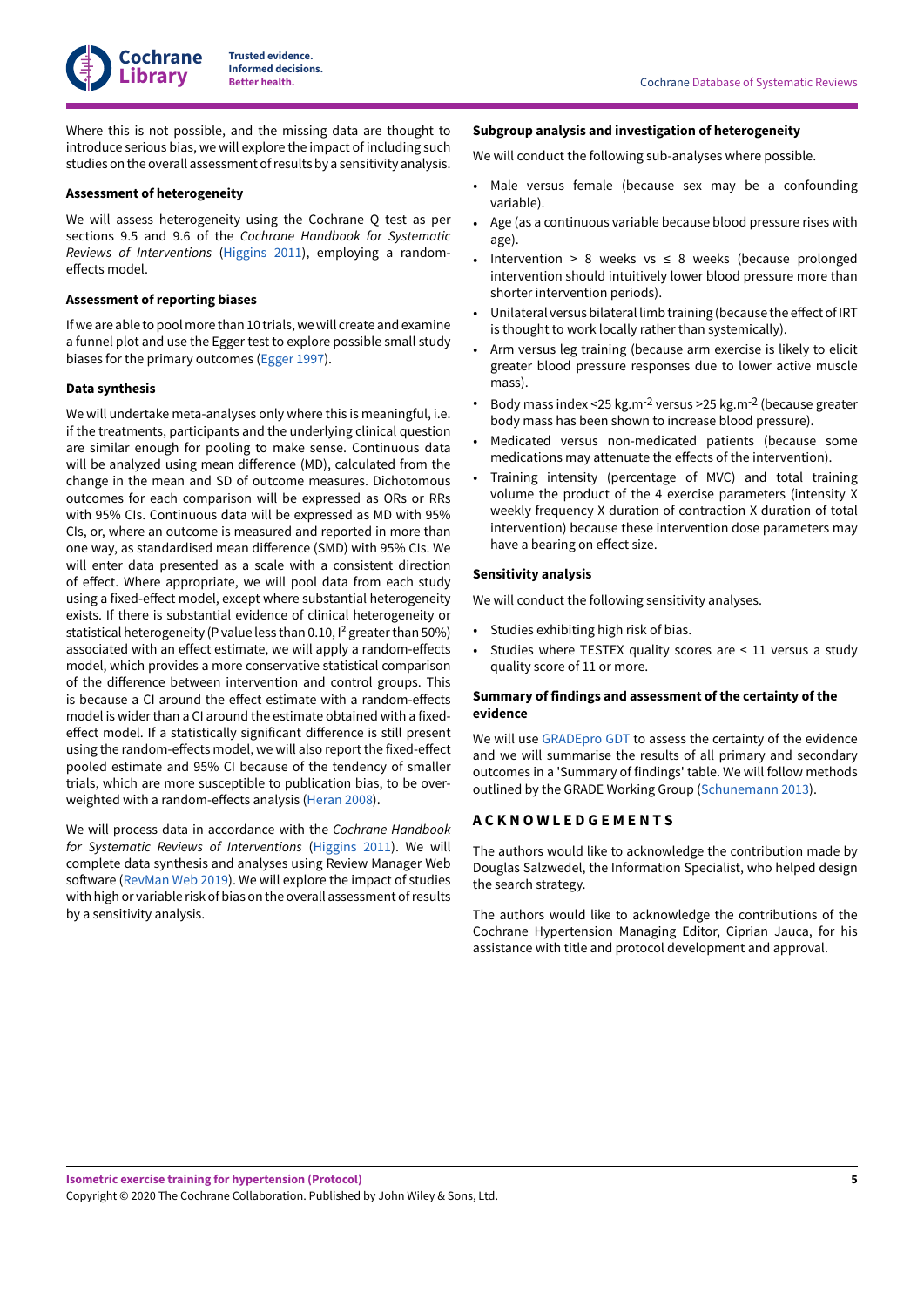

# **REFERENCES**

# <span id="page-7-0"></span>**Additional references**

#### <span id="page-7-10"></span>**ASCM 1993**

American College of Sports Medicine. American College of Sports Medicine. Position Stand. Physical activity, physical fitness, and hypertension. *Medicine and Science in Sports and Exercise.* 1993;**25**(10):i-x. [PMID: 8231750 ]

# <span id="page-7-11"></span>**Brook 2013**

Brook RD, Appel LJ, Rubenfire M, et al. Beyond medications and diet: alternative approaches to lowering blood pressure: a scientific statement from the american heart association. *Hypertension* 2013;**61**(6):1360-1383. [DOI: [10.1161/](https://doi.org/10.1161%2FHYP.0b013e318293645f) [HYP.0b013e318293645f\]](https://doi.org/10.1161%2FHYP.0b013e318293645f)

#### <span id="page-7-3"></span>**Burnier 2019**

Burnier M, Egan BM. Adherence in hypertension: a review of prevalence, risk factors, impact, and management. *Circ Res* 2019;**124**(7):1124-1140. [DOI: [https://doi.org/10.1161/](https://doi.org/https%3A%2F%2Fdoi.org%2F10.1161%2FCIRCRESAHA.118.313220) [CIRCRESAHA.118.313220\]](https://doi.org/https%3A%2F%2Fdoi.org%2F10.1161%2FCIRCRESAHA.118.313220)

#### <span id="page-7-9"></span>**Carlson 2014**

Carlson DJ DG, Hess N, Millar P, Smart NA. Isometric exercise training for blood pressure management: A systematic review and meta-analysis. *Mayo Clinic Proceedings* 2014;**89**(3):327-334. [DOI: [10.1016/j.mayocp.2013.10.030](https://doi.org/10.1016%2Fj.mayocp.2013.10.030)]

#### <span id="page-7-7"></span>**Charles 2017**

Charles L, Triscott J, Dobbs B. Secondary Hypertension: Discovering the Underlying Cause. *American Family Physician* Oct 1, 2017;**96**(7):453-461. [PMID: 29094913 ]

#### <span id="page-7-12"></span>**Cornelissen 2011a**

Cornelissen VA, Goetschalckx K, Verheyden B, Aubert AE, Arnout J, Persu A, Rademakers F, Fagard RH. Effect of endurance training on blood pressure regulation, biomarkers and the heart in subjects at a higher age. *Scandinavian Journal of Medicine and Science in Sports* 2011;**21**(4):526-534. [DOI: [10.1111/](https://doi.org/10.1111%2Fj.1600-0838.2010.01094.x) [j.1600-0838.2010.01094.x](https://doi.org/10.1111%2Fj.1600-0838.2010.01094.x)]

#### <span id="page-7-13"></span>**Cornelissen 2011b**

Cornelissen VA, Fagard RH, Coeckelberghs E, Vanhees L. Impact of resistance training on blood pressure and other cardiovascular risk factors: a meta-analysis of randomized, controlled trials. *Hypertension* 2011;**58**(5):950-958. [DOI: [10.1161/HYPERTENSIONAHA.111.177071\]](https://doi.org/10.1161%2FHYPERTENSIONAHA.111.177071)

#### <span id="page-7-4"></span>**Cornelissen 2013a**

Cornelissen VA, Smart NA. Exercise training for blood pressure: a systematic review and meta-analysis. *Journal of the American Heart Association On-line* 2013;**2**(1):e004473. [DOI: [10.1161/](https://doi.org/10.1161%2FJAHA.112.004473) [JAHA.112.004473\]](https://doi.org/10.1161%2FJAHA.112.004473)

# <span id="page-7-5"></span>**Cornelissen 2013b**

Cornelissen VA, Buys R, Smart NA. Endurance exercise beneficially affects ambulatory blood pressure: a systematic review and meta-analysis. *J Hypertens.* 2013;**31**(4):639-648. [DOI: [10.1097/HJH.0b013e32835ca964\]](https://doi.org/10.1097%2FHJH.0b013e32835ca964)

#### <span id="page-7-16"></span>**Egger 1997**

Egger M, Davey-Smith G, Schneider M, Minder C. Bias in meta-analysis detected by a simple, graphical test. *BMJ* Sept 13;**315**:629-634. [PMID: 9310563 ]

#### <span id="page-7-14"></span>**Farah 2018**

Farah BQ, Rodrigues SLC, Silva GO, Pedrosa RP, Correia MA, Barros MVG, Deminice R, Marinello PC, Smart NA, Vianna LC, Ritti-Dias RM. Supervised, but not home-based, isometric training improves brachial and central blood pressure in medicated hypertensive patients: a randomized controlled trial. *Frontiers Physiology* July 23;**9**:961. [DOI: [10.3389/](https://doi.org/10.3389%2Ffphys.2018.00961) [fphys.2018.00961](https://doi.org/10.3389%2Ffphys.2018.00961)]

# <span id="page-7-6"></span>**Ferdinand 2017**

Ferdinand KC, Nasser SA. Management of essential hypertension. *Cardiology Clinics* May 1, 2017;**35**(2):231-46. [DOI: [10.1016/j.ccl.2016.12.005](https://doi.org/10.1016%2Fj.ccl.2016.12.005)]

#### <span id="page-7-15"></span>**Goessler 2018**

Goessler KF, Buys R, VanderTrappen D, Vanhumbeeck L, Cornelissen VA. A randomized controlled trial comparing homebased isometric handgrip exercise versus endurance training for blood pressure management. *Journal of the American Society for Hypertension* Apr 12;**12**(4):285-293. [DOI: doi: 10.1016/ j.jash.2018.01.007]

#### <span id="page-7-18"></span>**GRADEpro GDT [Computer program]**

McMaster University (developed by Evidence Prime) GRADEpro GDT. Version accessed 1 November 2020. Hamilton (ON): McMaster University (developed by Evidence Prime). Available at gradepro.org.

#### <span id="page-7-2"></span>**Hajjar 2003**

Hajjar I, Kotchen TA. Trends in prevalence, awareness, treatment, and control of hypertension in the United States, 1988-2000. *Journal of the American Medical Association* 2003;**290**(2):199-206. [DOI: [10.1001/jama.290.2.199](https://doi.org/10.1001%2Fjama.290.2.199)]

#### <span id="page-7-8"></span>**Head 2011**

Head, Geoffrey A, McGrath, Barry P, Mihailidou, Anastasia S, Nelson, Mark R, Schlaich, Markus P, Stowasser, Michael, Mangoni, Arduino A, Cowley, Diane, Wilson, Alison. Ambulatory Blood Pressure Monitoring. *Australian Family Physician* 2011;**40**(11):877-880. [PMID: 22059216]

# <span id="page-7-1"></span>**Heidenreich 2011**

Heidenreich PA, Trogdon JG, Khavjou OA, et al. Forecasting the future of cardiovascular disease in the United States: a policy statement from the American Heart Association. *Circulation* 2011;**123**(8):933-944. [DOI: [10.1161/CIR.0b013e3182181529](https://doi.org/10.1161%2FCIR.0b013e3182181529)]

## <span id="page-7-17"></span>**Heran 2008**

Heran BS, Wong MM, Heran IK, Wright JM. Blood pressure lowering efficacy of angiotensin converting enzyme (ACE)inhibitors for primary hypertension.. *Cochrane Database of Systematic Reviews* 2008, Issue 2. Art. No: CD003823. [DOI: [10.1002/14651858.CD003823.pub2\]](https://doi.org/10.1002%2F14651858.CD003823.pub2)

**Isometric exercise training for hypertension (Protocol)**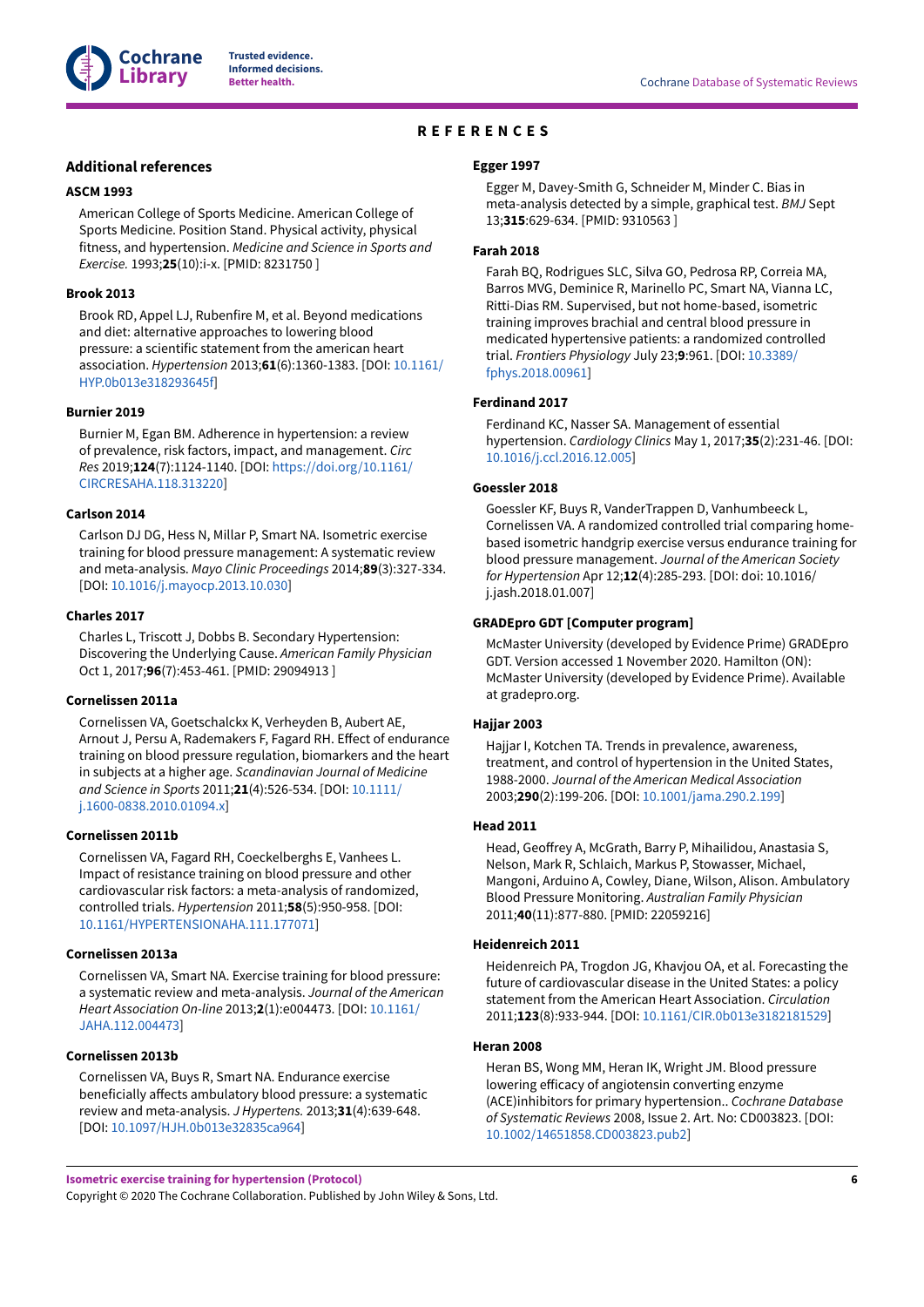

#### <span id="page-8-13"></span>**Higgins 2011**

Higgins JPT, Green S (editors). Cochrane Handbook for Systematic Reviews of Interventions Version 5.1.0. The Cochrane Collaboration, March 2011.

# <span id="page-8-8"></span>**Inder 2016**

Inder JD, Carlson DJ, Dieberg G, McFarlane JR, Hess NC, Smart NA. Isometric exercise training for blood pressure management: a systematic review and meta-analysis to optimize benefit. *Hypertens Research* 2016;**39**(2):88-94. [DOI: [10.1038/hr.2015.111\]](https://doi.org/10.1038%2Fhr.2015.111)

#### <span id="page-8-2"></span>**James 2014**

James PA, Oparil S, Carter BL. Evidence-based guideline for the management of high blood pressure in adults. Report fFrom the panel members appointed to the eighth joint national committee (JNC 8). *Journal of the American Medical Association* 2014;**311**(5):507-520. [DOI: [10.1001/jama.2013.284427](https://doi.org/10.1001%2Fjama.2013.284427)]

#### <span id="page-8-9"></span>**McGowan 2006**

McGowan CL, Visocchi A, Faulkner M, et al. Isometric handgrip training improves local flow-mediated dilation in medicated hypertensives. *European Journal of Applied Physiology* 2006;**98**(4):355-362. [PMID: 16924526]

#### <span id="page-8-5"></span>**Mosca 2011**

Mosca L, Benjamin EJ, Berra K, et al. Effectiveness-based guidelines for the prevention of cardiovascular disease in women--2011 update: a guideline from the American Heart Association. *Journal of the American College of Cardiology* 2011;**57**(12):1404-1423. [DOI: [10.1089/jwh.2015.5467\]](https://doi.org/10.1089%2Fjwh.2015.5467)

# <span id="page-8-10"></span>**Pagonas 2017**

Pagonas N, Vlatsas S, Bauer F, Seibert FS, Zidek W, Babel N, Schlattmann P, Westhoff TH. Aerobic versus isometric handgrip exercise in hypertension: a randomized controlled trial. *Journal of Hypertension* Nov, 2017;**35**(11):2199-2206. [DOI: [10.1097/](https://doi.org/10.1097%2FHJH.0000000000001445) [HJH.0000000000001445\]](https://doi.org/10.1097%2FHJH.0000000000001445)

#### <span id="page-8-4"></span>**Pescatello 2004**

Pescatello LS, Franklin BA, Fagard R, Farquhar WB, Kelley GA, Ray CA. American College of Sports Medicine position stand. Exercise and hypertension. *Medicine and Science in Sports and Exercise* 2004;**36**(3):533-553. [PMID: 15076798]

#### <span id="page-8-1"></span>**Poulter 2015**

Poulter NR, Prabhakaran D, Caulfield M. Hypertension [Hypertension]. *Lancet* 2015;**386**(9995):801-812.

# <span id="page-8-14"></span>**Review Manager 2014 [Computer program]**

Copenhagen: Nordic Cochrane Centre, The Cochrane Collaboration Review Manager 5 (RevMan 5). Version 5.4. Copenhagen: Nordic Cochrane Centre, The Cochrane Collaboration, 2014.

--------------------------------------------------------------------------------

# <span id="page-8-0"></span>**A P P E N D I C E S**

#### <span id="page-8-16"></span>**RevMan Web 2019 [Computer program]**

The Cochrane Collaboration Review Manager Web (RevMan Web). The Cochrane Collaboration, 2019. Available at revman.cochrane.org.

# <span id="page-8-17"></span>**Schunemann 2013**

Schünemann H, Brożek J, Guyatt G, Oxman A, editor(s). Handbook for grading the quality of evidence and the strength of recommendations using the GRADE approach (updated October 2013). GRADE Working Group, 2013. Available at: gdt.guidelinedevelopment.org/app/handbook/handbook.html.

#### <span id="page-8-11"></span>**Silva 2018**

Silva GO, Farah BQ, Germano-Soares AH, Andrade-Lima A, Santana FS, Rodrigues SL, Ritti-Dias RM. Acute blood pressure responses after different isometric handgrip protocols in hypertensive patients. *Clinics (Sao Paulo)* Oct 18;**73**:e373. [DOI: [10.6061/clinics/2018/e373](https://doi.org/10.6061%2Fclinics%2F2018%2Fe373)]

#### <span id="page-8-15"></span>**Smart 2014**

Smart NA, Waldron M, Ismail H, Giallauria F, Vigorito C, Cornelissen V, Dieberg G. Validation of a new tool for the assessment of study quality and reporting in exercise training studies: TESTEX. *International journal of evidence-based healthcare* 2015;**13**(1):9-18. [DOI: [10.1097/](https://doi.org/10.1097%2FXEB.0000000000000020) [XEB.0000000000000020\]](https://doi.org/10.1097%2FXEB.0000000000000020)

# <span id="page-8-6"></span>**Smart 2019**

Smart NA, Way D, Carlson D, Millar P, McGowan C, Swaine I, Baross A, Howden R, Ritti-Dias R, Wiles J, Cornelissen V, Gordon B, Taylor R, Bleile B. Effects of isometric resistance training on resting blood pressure: individual participant data meta-analysis [Effects of isometric resistance training on resting blood pressure: individual participant data meta-analysis]. *J. Hypertension* Oct 3, 2019;**37**(10):1927-1938. [DOI: [10.1097/](https://doi.org/10.1097%2FHJH.0000000000002105) [HJH.0000000000002105](https://doi.org/10.1097%2FHJH.0000000000002105)]

#### <span id="page-8-3"></span>**Whelton 2018**

Whelton PK, Carey RM, Aronow WS, Casey DE Jr, Collins KJ, Dennison-Himmelfarb C et al. 2017 ACC/AHA/AAPA/ABC/ACPM/ AGS/APhA/ASH/ASPC/NMA/PCNA Guideline for the Prevention, Detection, Evaluation, and Management of High Blood Pressure in Adults: Executive Summary: A Report of the American College of Cardiology/American Heart Association Task Force on Clinical Practice Guidelines. *Hypertension* 2018;**Jun 71(6)**(6):1269-1324. [DOI: 10.1161/HYP.00000000000000080]

#### <span id="page-8-7"></span>**Wong 2014**

Wong GW, Boyda HN, Wright JM. Blood pressure lowering efficacy of partial agonist beta blocker monotherapy for primary hypertension. *Cochrane Database of Systematic Reviews* 2014, Issue 11. Art. No: CD007450. [DOI: [10.1002/14651858.CD007450.pub2\]](https://doi.org/10.1002%2F14651858.CD007450.pub2)

# <span id="page-8-12"></span>**Appendix 1. MEDLINE search strategy**

Database: Ovid MEDLINE(R) and Epub Ahead of Print, In-Process & Other Non-Indexed Citations, Daily and Versions(R)

**Isometric exercise training for hypertension (Protocol)**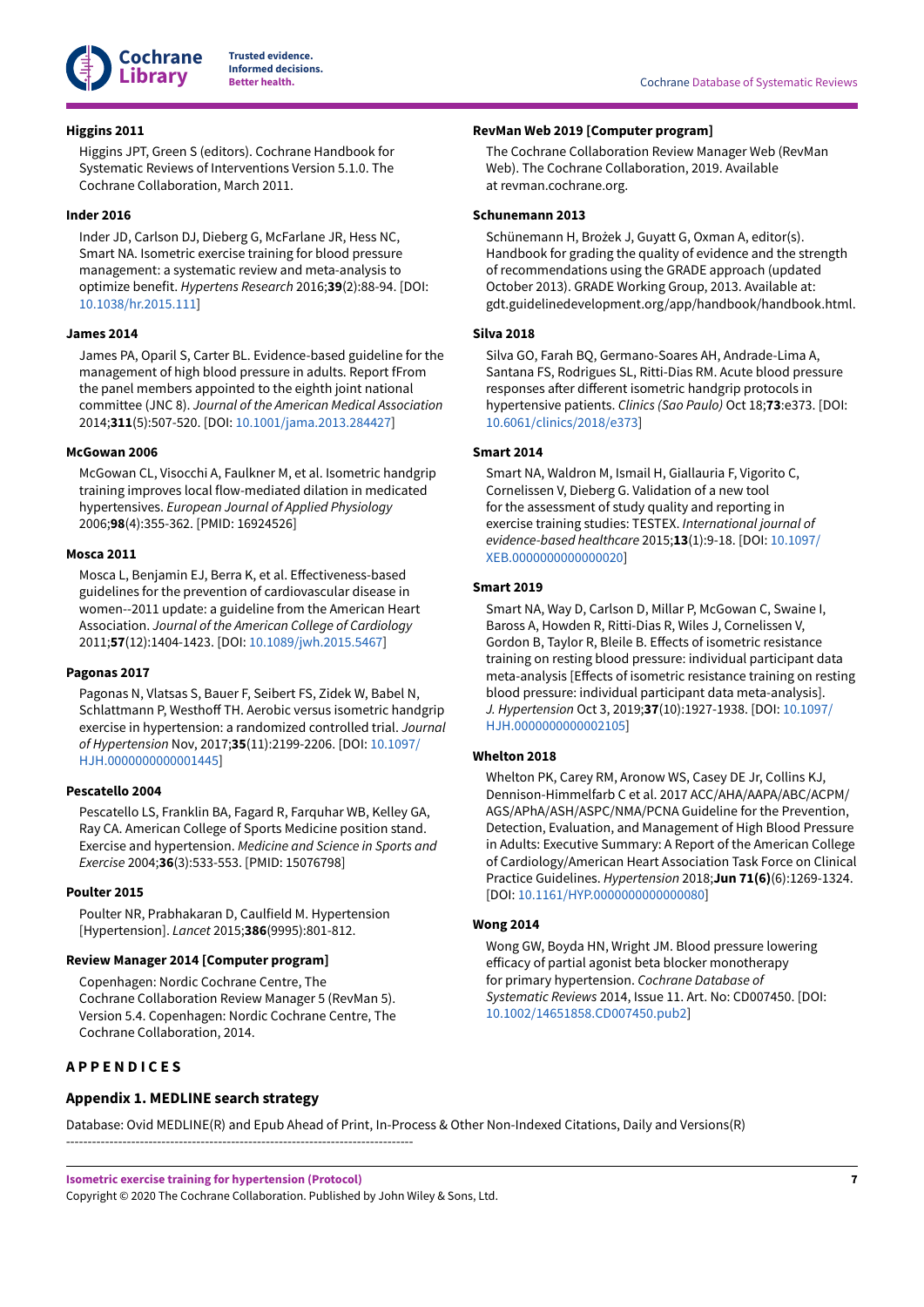

<span id="page-9-1"></span>

| 1 exp exercise therapy/<br>2 resistance training/<br>3 isometric contraction/<br>4 ((isometric or resistance or strength or weight) adj3 (contraction? or exercis\$ or training)).mp.<br>5 isometrics.tw,kf.<br>6 IRT.tw.<br>7 or/1-6<br>8 hypertension/<br>9 (antihypertens\$ or hypertens\$).tw,kf.<br>10 ((elevat\$ or high or lower\$ or reduc\$) adj3 (blood pressure or bp)).tw,kf.<br>11 or/8-10<br>12 randomized controlled trial.pt.<br>13 pragmatic clinical trial.pt.<br>14 controlled clinical trial.pt.<br>15 randomized.ab.<br>16 placebo.ab.<br>17 drug therapy.fs.<br>18 randomly.ab.<br>19 trial.ab.<br>20 groups.ab.<br>21 or/12-20<br>22 animals/ not (humans/ and animals/)<br>23 21 not 22<br>24 7 and 11 and 23 |
|---------------------------------------------------------------------------------------------------------------------------------------------------------------------------------------------------------------------------------------------------------------------------------------------------------------------------------------------------------------------------------------------------------------------------------------------------------------------------------------------------------------------------------------------------------------------------------------------------------------------------------------------------------------------------------------------------------------------------------------|
| <b>Appendix 2. Data Collection Form</b>                                                                                                                                                                                                                                                                                                                                                                                                                                                                                                                                                                                                                                                                                               |
|                                                                                                                                                                                                                                                                                                                                                                                                                                                                                                                                                                                                                                                                                                                                       |
| CHECKED BY: ____________________ DATE: __________________                                                                                                                                                                                                                                                                                                                                                                                                                                                                                                                                                                                                                                                                             |
| NUMBER INTERVENTION 1:_______ Details of Intervention 1:_______________________                                                                                                                                                                                                                                                                                                                                                                                                                                                                                                                                                                                                                                                       |
| NUMBER INTERVENTION 2:_______ Details of Intervention 2:________________________                                                                                                                                                                                                                                                                                                                                                                                                                                                                                                                                                                                                                                                      |
| NUMBER CONTROL PARTICIPANTS:______________ Details of Control Care:_________                                                                                                                                                                                                                                                                                                                                                                                                                                                                                                                                                                                                                                                          |
| Setting:______________________                                                                                                                                                                                                                                                                                                                                                                                                                                                                                                                                                                                                                                                                                                        |
| Intervention 1 Intervention 2 Control                                                                                                                                                                                                                                                                                                                                                                                                                                                                                                                                                                                                                                                                                                 |
| Inclusion Criteria                                                                                                                                                                                                                                                                                                                                                                                                                                                                                                                                                                                                                                                                                                                    |
| Mean Age/SD _<br>_________                                                                                                                                                                                                                                                                                                                                                                                                                                                                                                                                                                                                                                                                                                            |
|                                                                                                                                                                                                                                                                                                                                                                                                                                                                                                                                                                                                                                                                                                                                       |
|                                                                                                                                                                                                                                                                                                                                                                                                                                                                                                                                                                                                                                                                                                                                       |
|                                                                                                                                                                                                                                                                                                                                                                                                                                                                                                                                                                                                                                                                                                                                       |
|                                                                                                                                                                                                                                                                                                                                                                                                                                                                                                                                                                                                                                                                                                                                       |
|                                                                                                                                                                                                                                                                                                                                                                                                                                                                                                                                                                                                                                                                                                                                       |
|                                                                                                                                                                                                                                                                                                                                                                                                                                                                                                                                                                                                                                                                                                                                       |
|                                                                                                                                                                                                                                                                                                                                                                                                                                                                                                                                                                                                                                                                                                                                       |
|                                                                                                                                                                                                                                                                                                                                                                                                                                                                                                                                                                                                                                                                                                                                       |
|                                                                                                                                                                                                                                                                                                                                                                                                                                                                                                                                                                                                                                                                                                                                       |
| <b>HISTORY</b>                                                                                                                                                                                                                                                                                                                                                                                                                                                                                                                                                                                                                                                                                                                        |

<span id="page-9-0"></span>Protocol first published: Issue 12, 2020

**Isometric exercise training for hypertension (Protocol)**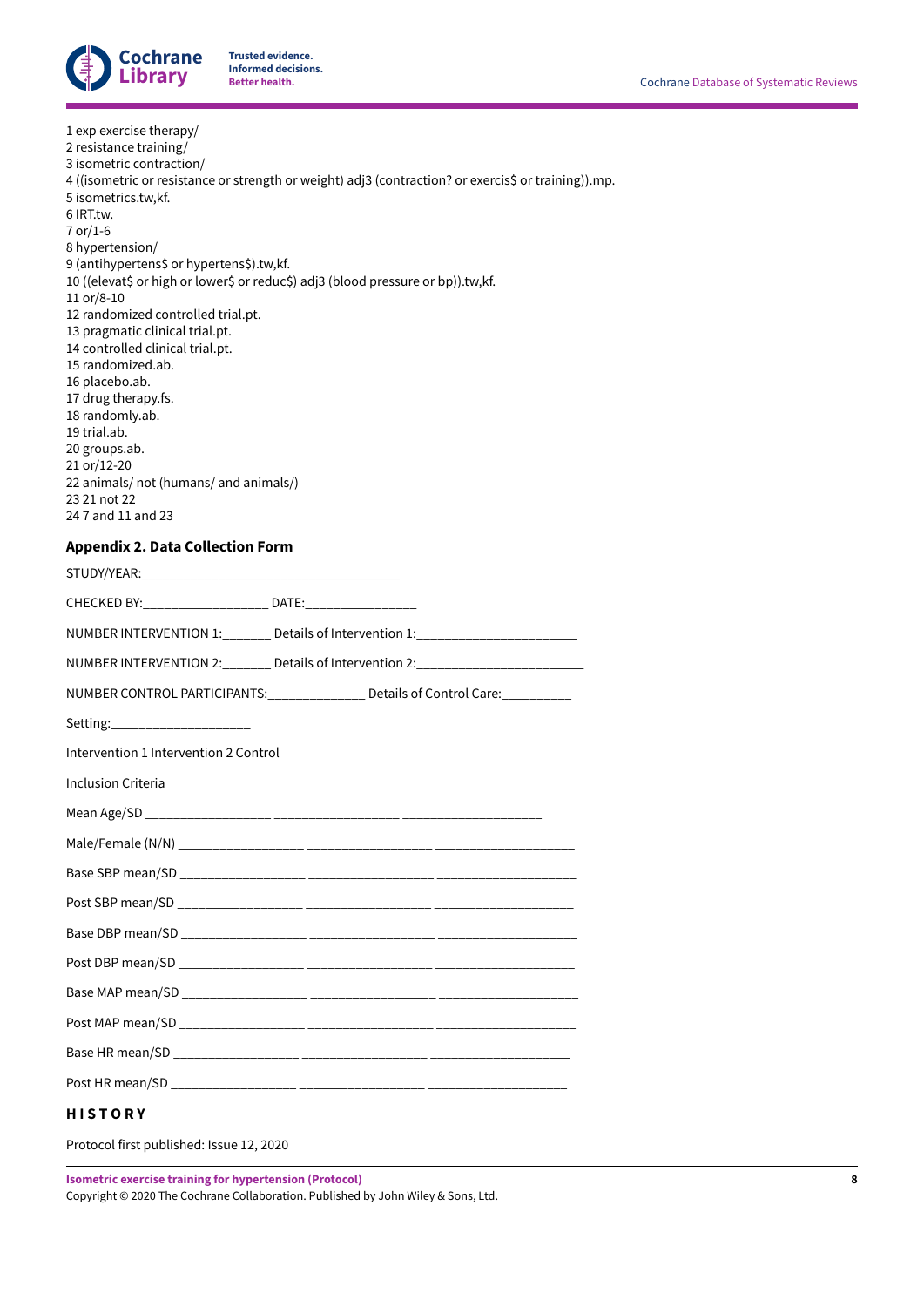# <span id="page-10-0"></span>**C O N T R I B U T I O N S O F A U T H O R S**

| Draft the protocol:                             | Smart wrote the initial draft. Cornelissen, Swaine, Ritti-Dias, Baross and Millar all provided<br>comments on primary and secondary outcome measures. McGowan and Carlson commented<br>on outcome measures but also the types of studies to be considered for inclusion. |
|-------------------------------------------------|--------------------------------------------------------------------------------------------------------------------------------------------------------------------------------------------------------------------------------------------------------------------------|
| Develop and run the search strate-<br>gy:       | Neil Smart, with assistance provided by Douglas Salzwedel, Information Specialist for<br>Cochrane Hypertension                                                                                                                                                           |
| Obtain copies of studies:                       | Neil Smart, Ian Swaine, Tony Baross, Deb Carlson, Veronique Cornelissen, Philip J. Millar,<br>Cheri McGowan, Anthony Baross                                                                                                                                              |
| Select which studies to include (2)<br>people): | Cheri McGowan, Veronique Cornelissen                                                                                                                                                                                                                                     |
| Extract data from studies (2 people):           | Deb Carlson, Rapheal Ritti-Dias                                                                                                                                                                                                                                          |
| Enter data into RevMan:                         | Neil Smart, Deb Carlson                                                                                                                                                                                                                                                  |
| Carry out the analysis:                         | Neil Smart, Ian Swaine                                                                                                                                                                                                                                                   |
| Interpret the analysis:                         | Veronique Cornelissen, Neil Smart                                                                                                                                                                                                                                        |
| Draft the final review:                         | Neil Smart                                                                                                                                                                                                                                                               |
| Update the review:                              | Neil Smart                                                                                                                                                                                                                                                               |

# <span id="page-10-1"></span>**D E C L A R A T I O N S O F I N T E R E S T**

- Neil A. Smart has no conflicts of interest to declare.
- Debra J. Carlson has no conflicts of interest to declare.
- Philip J. Millar has no conflicts of interest to declare.
- Ian L Swaine has no conflicts of interest to declare.
- Anthony W. Baross has no conflicts of interest to declare.
- Rapheal Ritti-Dias received funding from 'Conselho Nacional de Desenvolvimento Científico e Tecnológico CNPQ' (#448759/2014-4), 'Fundação de Amparo à Ciência e Tecnologia do Estado de Pernambuco' – FACEPE (#APQ-0695-4.09/14), and 'Coordenação de Aperfeiçoamento de Pessoal de Nível Superior – CAPES'.
- Veronique Cornelissen has no conflicts of interest to declare.
- Cheri L. McGowan has no conflicts of interest to declare.

# <span id="page-10-2"></span>**S O U R C E S O F S U P P O R T**

# **Internal sources**

• Neil Smart, Australia

Salary from the University of New England enabled Profeessor Smart to write the protocol.

• Debra Carlson, Australia

PhD Scolarship from the University of New England enabled Debra Carlson to contribute to the protocol editing.

• Ian Swaine, UK

Salary from the University of Greenwich, enabled Professor Swaine to contribute to the protocol editing.

• Cheri McGowan, Canada

Salary from the University of Windsor enabled Professor McGowan to contribute to the protocol editing.

Copyright © 2020 The Cochrane Collaboration. Published by John Wiley & Sons, Ltd.